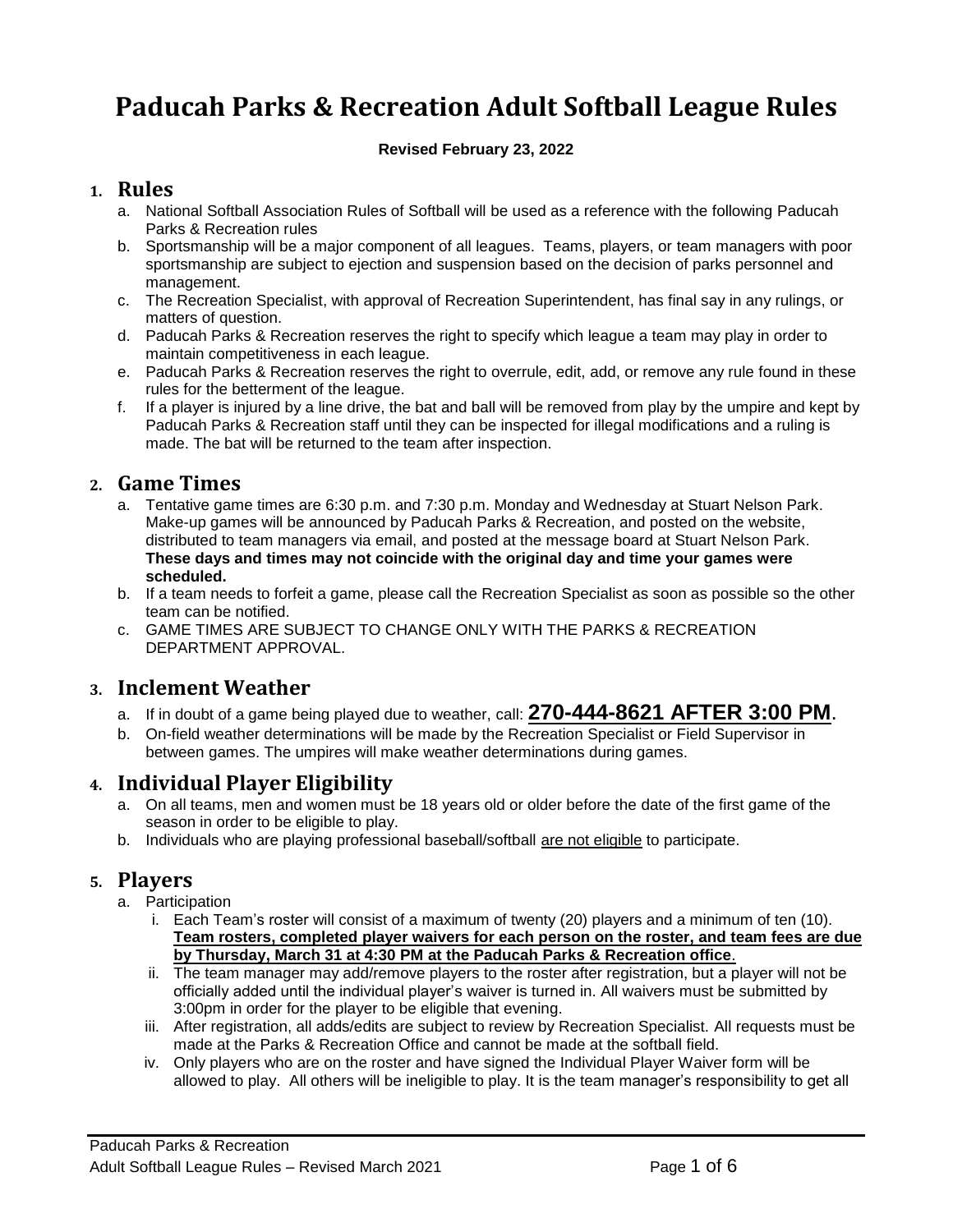player information on the roster and waivers plus be turned in on time. Only the original roster and waiver signed by each individual player will be accepted.

- v. Paducah Parks & Recreation staff will have a copy of all team rosters in the league. Picture identification must be available at all times if a member of the Paducah Parks & Recreation staff calls for it. Roster checks are handled on the field without a protest fee.
- vi. Players must play in at least two (2) regular season games in order to be eligible for post-season tournament play. Rosters are frozen at the conclusion of the regular season. No changes can be made for the tournament.
- b. Illegal Players
	- i. A player may only be on one (1) team in EITHER Men's Divisions, and one (1) team in the Coed League. If a name appears on two rosters, the first team that the player plays with is their legal team.
	- ii. It is the responsibility of each team manager to check the eligibility of a player during the game. This roster check has to be verbally made to the plate umpire, before the game begins for the entire team, or as an individual player enters the game, and at that time it will be documented.
	- iii. Playing an illegal player will result in an automatic ejection of that player from the game.

#### **6. Individual Player Registration Form and Waiver**

- a. **All players must complete and sign the Individual Player Registration Form and Waiver before being allowed to play**
- b. Team Managers are responsible for ensuring all players on the team have filled out and signed this form.
- c. The Individual Player Waivers for every player on the roster will need to be submitted at registration. Payment and a spot in the league will not be allowed unless all player waivers and team roster are submitted.
- d. If you want to add a player to your roster after registration, the player will not be officially added until a completed waiver is submitted to the Recreation Specialist, and those need to be turned in by 3:00pm in order to be eligible that evening.
- e. The Individual Player Registration Form and Waiver and a fillable PDF version are available on the Paducah Parks & Recreation website's Adult Softball page.

# **7. Schedules**

- a. Only the Recreation Superintendent or Recreation Specialist has the authority to change or alter season schedules. The schedule will not be changed due to conflict with any other league play.
- b. Schedules will be available at Stuart Nelson Park and website. They will also be emailed out to all team mangers.

#### **8. Local Game Rules**

#### **ALL LEAGUES:**

- a. There will be at least one (1) umpire assigned to each scheduled game.
- b. The home team on the schedule will be responsible for keeping the scorebook and it is the obligation of the visiting team to verify the score at the end of each half inning. The final score must be recorded in the Paducah Parks & Recreation scorebook.
- c. All lineups in the scorebook shall consist of a player's first and last name. No nicknames!
- d. Only cloth headbands, catcher's helmets for pitcher/catcher, hats, and visors will be allowable head gear.
- e. No alcoholic beverages
- f. No tobacco products allowed on fields or in dugouts
- g. No Stealing bases
- h. No Steel Or Metal Cleats
- i. Only team members are allowed on fields or in dugouts. No minors or other persons are allowed on fields or in dugouts during games
- j. Players not batting, except for the on-deck batter, must be in the dugout during the game
- k. There will be no infield practice for any team and no warm-up or throwing the ball around on the infield before or during games. Warm-ups should take place in the outfield before the game.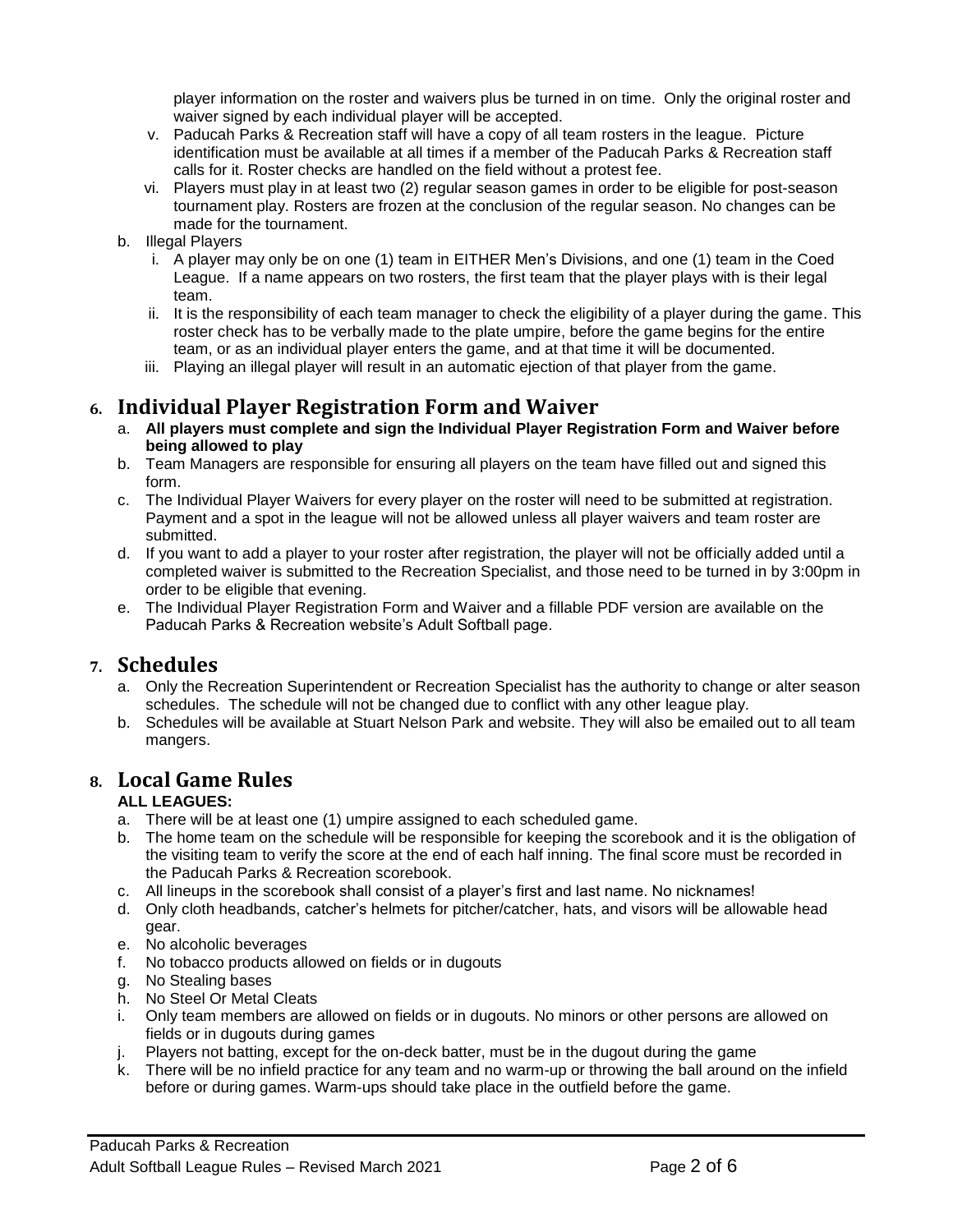- l. A Courtesy Runner may be used for 1 player per inning (1 for each gender per inning in Coed). The Courtesy Runner can be any player on the team roster who is present, eligible and not been ejected and may be used for 1 player per inning per team.
- m. **Game time is forfeit**. A team must have eight (8) players to start a game (Four males and four females for Coed). Places 9 and 10 in the batting order will be counted as outs. If a team has 9 players, place 10 in the batting order will be counted as an out.
- n. A team consists of ten players; two of these players must play the positions of pitcher and catcher.
- o. A team can add additional players when they arrive to the game at the bottom of the batting order.
- p. Teams may bat more than 10 players, with those extra players batting at the bottom of the order after the 10<sup>th</sup> place in the lineup. They must remain in the same position in the batting order for the entire game.
- q. Games will be bound by a 60-minute (no new inning start) time limit from the start time.
- r. A regulation game shall consist of seven (7) innings or time limit; whichever comes first. The time limit will begin at scheduled game time or 60 minutes from the first pitch. If an inning has started prior to the time limit's expiration, the inning may be completed.
- s. **No new inning will be started after 60 minutes**. A new inning is defined as beginning when the next scheduled batter is in the batter's box ready to hit.
- t. If a game is tied after 7 innings or time limit, one (1) extra inning will be played. If the game is still tied after that one (1) inning, the game will end in a tie.
- u. Four (4) innings constitute a legal game. Four (4) innings of play must be completed or  $3\frac{1}{2}$  innings completed in which the away team has already batted in the top of the fourth and the home team is winning. This will be used to determine a winner in case of time constraints, inclement weather, or other safety issues.
- v. Home run limit is as follows: Mens League-5, and Coed League–2. Any home run hit after league's limit will be an automatic out.
- w. **TEAMS ARE RESPONSIBLE FOR RETRIEVING HOMERUN AND FOUL BALLS THAT THEY HIT OUTSIDE OF THE PLAYING FIELD!!**
- x. The following rules will be used when a team is ahead by the following margin:
	- 20 runs after 3 innings
	- 15 runs after 4 innings

#### 10 runs after 5 innings

- y. If there is a tie in the standings at the end of the regular season, the following criteria will be used to determine tournament seeding.
	- 1. Head to head record
	- 2. Run differential between teams involved in tie
	- 3. Run differential against all teams in league
	- 4. Coin toss
- z. There will be no time limit for the "If Necessary" Championship game during the tournaments Run rules will still apply

#### **MENS LEAGUE ONLY**

- a. Men's Leagues will use 12 inch softballs.
- b. Each player will come to bat with a 1-1 pitch-count

# **COED LEAGUE ONLY**

- a. Coed League will use 12 inch softballs for men and 11 inch softballs for women.
- b. Each player will come to bat with a 1-1 pitch-count
- c. A team shall consist of 10 players, five (5) female and five (5) male, six (6) female and four (4) male, or seven (7) female and three (3) male. Must have eight (8) players to start a game (Four males and four females)
- d. Defensive positioning shall include two (2) males and two (2) females in the infield, one (1) male and one (1) female occupying the pitcher/catcher positions, and two (2) males and two (2) females in the outfield. Teams with more than five (5) females must have at least one (1) male in the infield, outfield, and pitcher/catcher positions.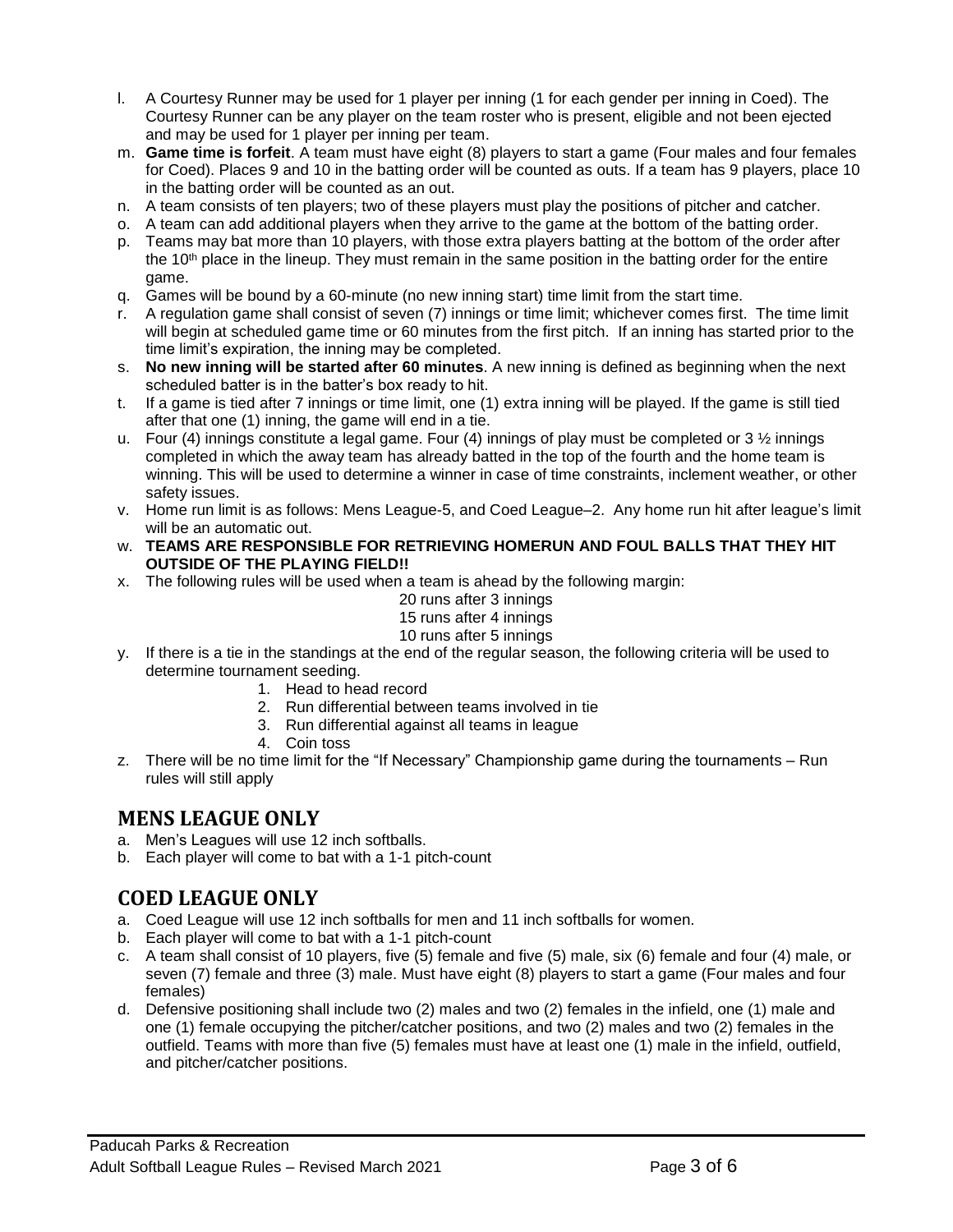- e. Teams must alternate sexes in the batting order. If the leadoff hitter is a male, the next hitter in the batting order has to be a female and vice versa. If a team has more than five females, the extra females must bat at the end of the lineup.
- f. If a team plays with 9 players, the number of males can outnumber the females, or females outnumber males, (5 vs. 4), and the line-up must be adjusted to show this and the last position in the batting order is an out.
- g. Teams may bat more than 10 players, with those extra players batting at the bottom of the order after the 10<sup>th</sup> place in the lineup. There must be the same number of males and females batting, and they must alternate male/female, or the team may have 1 more female than males in the lineup (example: 6 females, 5 males or 7 females, 6 males). They must remain in the same position in the batting order for the entire game.
- h. If a male is walked intentionally or unintentionally, they receive two bases. If a male is walked with two outs, they receive two bases and the female batter who bats after can choose to hit or receive a walk to first base.

#### **9. Player Conduct Rules**

- a. Banned Substances
	- **i. There are to be no alcoholic beverages or illegal drugs on City of Paducah premises and parks.**
	- ii. No tobacco products will be allowed on fields or in dugouts.
	- iii. No smoking or vaping is allowed anywhere within Stuart Nelson Park. If a person wants to smoke or vape, they must do this inside their vehicle.
	- iv. Use of such will warrant an automatic ejection from the current game and may lead to further punishment after review of incident by Paducah Parks & Recreation staff.
- b. Ejections
	- i. If any player, coach, or spectator is involved in a fight or situation involving verbal abuse, that person will be suspended per the Paducah Parks & Recreation Behavior Policy.
	- ii. *Paducah Parks & Recreation Behavior Policy* Paducah Parks & Recreation under no circumstance will tolerate verbal and/or physical abuse of any staff member, umpire/referee, or program participant. The penalties for any of the above behaviors are strict and strongly enforced. First time offenders may be suspended for a minimum of 1-year from all Parks & Recreation Programming. It is our mission that all participants as well as employees feel safe and are protected from any type of abuse.
	- iii. Any ejected player is suspended from the remainder of the present game and the next played game, plus could face additional suspension(s) based on their current and past behavior. Paducah Parks & Recreation staff will decide upon any further disciplinary action.
	- iv. Suspensions based on number of ejections during a season.
		- 1. Remainder of present game and next played game.
		- 2. Remainder of present game and the next three played games.
		- 3. Remainder of present game and the remainder of the current season and postseason tournament. Player must also be approved for reinstatement to softball leagues by Recreation Specialist in order to play the next season.
	- v. Any ejected person must leave the park immediately. Any delay in doing so or disruptive behavior upon ejection will result in further disciplinary action that could include team forfeit.
	- vi. Any obscene language or gestures of any kind displayed by a player, team manager, or spectator will result in an immediate ejection.
- c. There will be no discussion on any judgment calls. The team manager will be the only individual to discuss the case of a dispute with an umpire. If any other member of the team gets involved, that individual may be ejected from the game. If the team manager is absent from the game, an acting team manager must notify the umpire of their interim position prior to game start.
- d. **Showing respect towards the umpire(s) and Paducah Parks staff is an integral part of the success of the Adult Softball Leagues.** Failure to show the proper respect before, during, and after games could lead to disciplinary action for the player or team.

# **10. Protest**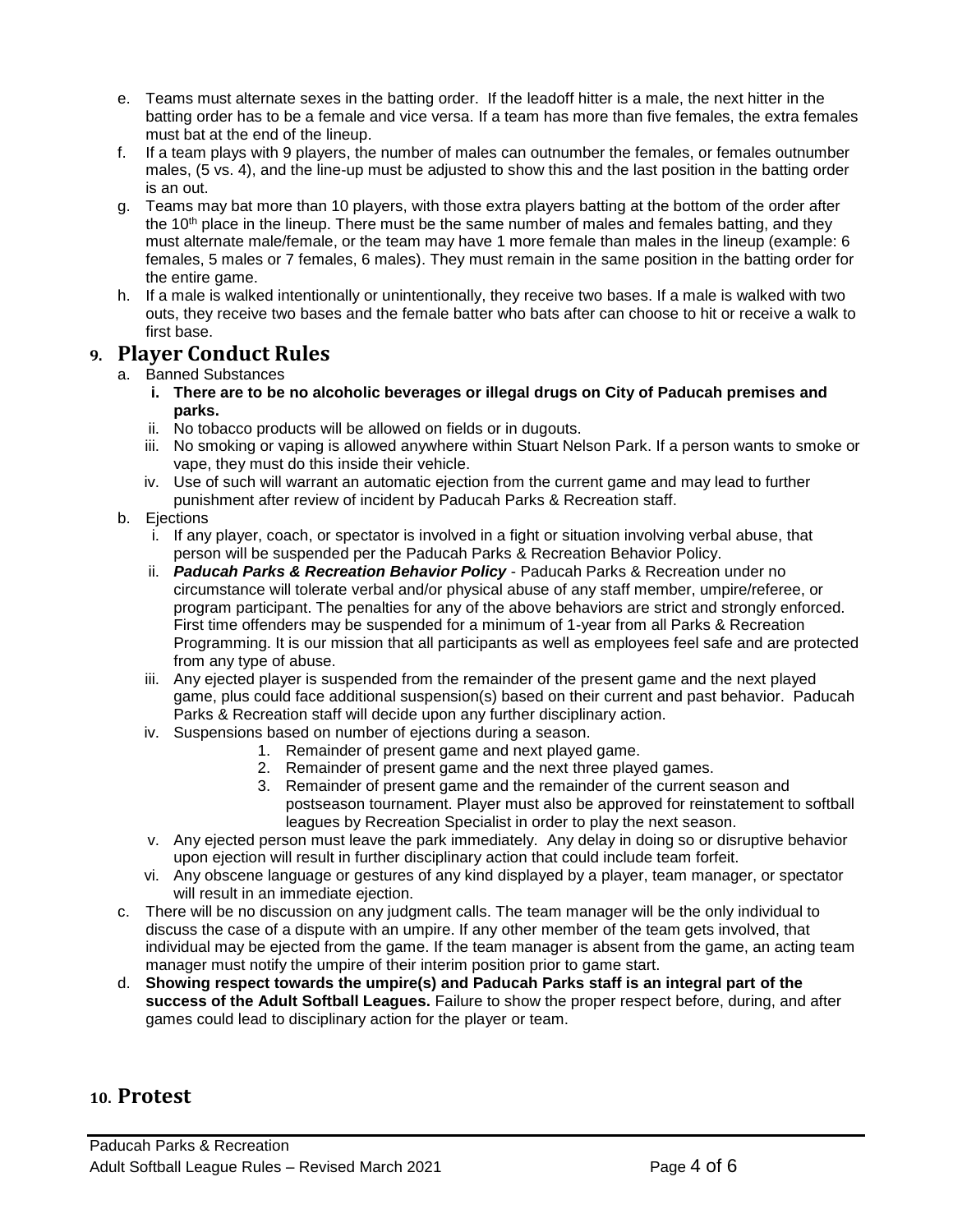- a. NO protests will be allowed for rule application or judgment calls made by umpires.
- b. There is no protest fee to check bats or rosters. Roster and bat checks must be requested before the game begins or at the point that a player enters the game

### **11. Bat Information**

- a. Players may only use bats that have a visible NSA 2012 and ASA logo as shown below, plus they cannot be on the banned bats list. The banned bats list can be found on the ASA and NSA websites. ASA bats that have the 2000 or 2004 logo are no longer allowed.
- b. Team managers are responsible for ensuring all of their team's bats are legal and not on the banned bats list.
- c. A bat check can be requested at any time before or during the game. The umpire will conduct the bat check, and may consult with the Field Supervisor or Recreation Specialist. They will look for the following conditions to determine if it is legal.
	- i. In safe playing condition (does not have a flat side, dents, cracks, loose knob, or cracked or loose cap).
	- ii. Determined to have not been altered.
	- iii. Must not be on the NSA or ASA illegal bat list.
	- iv. Must have one of the certification marks below:
- d. If a bat is determined to be illegal it will be removed from the game and the player using the bat will be ejected for the remainder of the present game and next played game as stated in the rules above.





# **12. Role of the Team Manager**

- a. Team Managers play an integral role in our league. In the event that Paducah Parks & Recreation staff must call or email a team manager with updates or changes, the team manager is responsible for getting this information to the rest of the team. They represent their team, their players, and their fans.
- b. Duties of the manager are (but not limited to):
	- i. Submitting team roster, completed individual player waivers, and league fee in order to register the team for the league.
	- ii. Responsible for distributing all rules and information to all players on their team.
	- iii. Responsible for looking on the Paducah Parks & Recreation website for any changes or updates to the schedule.
	- iv. Responsible for adding or removing players from the roster to ensure roster compliance.
	- v. Managing their players' conduct during games.
	- vi. Can be responsible for their team's fans' conduct during games.
	- vii. Is the only person allowed to discuss a dispute with the umpire.
	- viii. Make sure their players are helping to retrieve foul balls during games.
	- ix. Helping to ensure their team leaves a clean dugout after the game.
	- x. Ensure equipment being used meets league requirements.